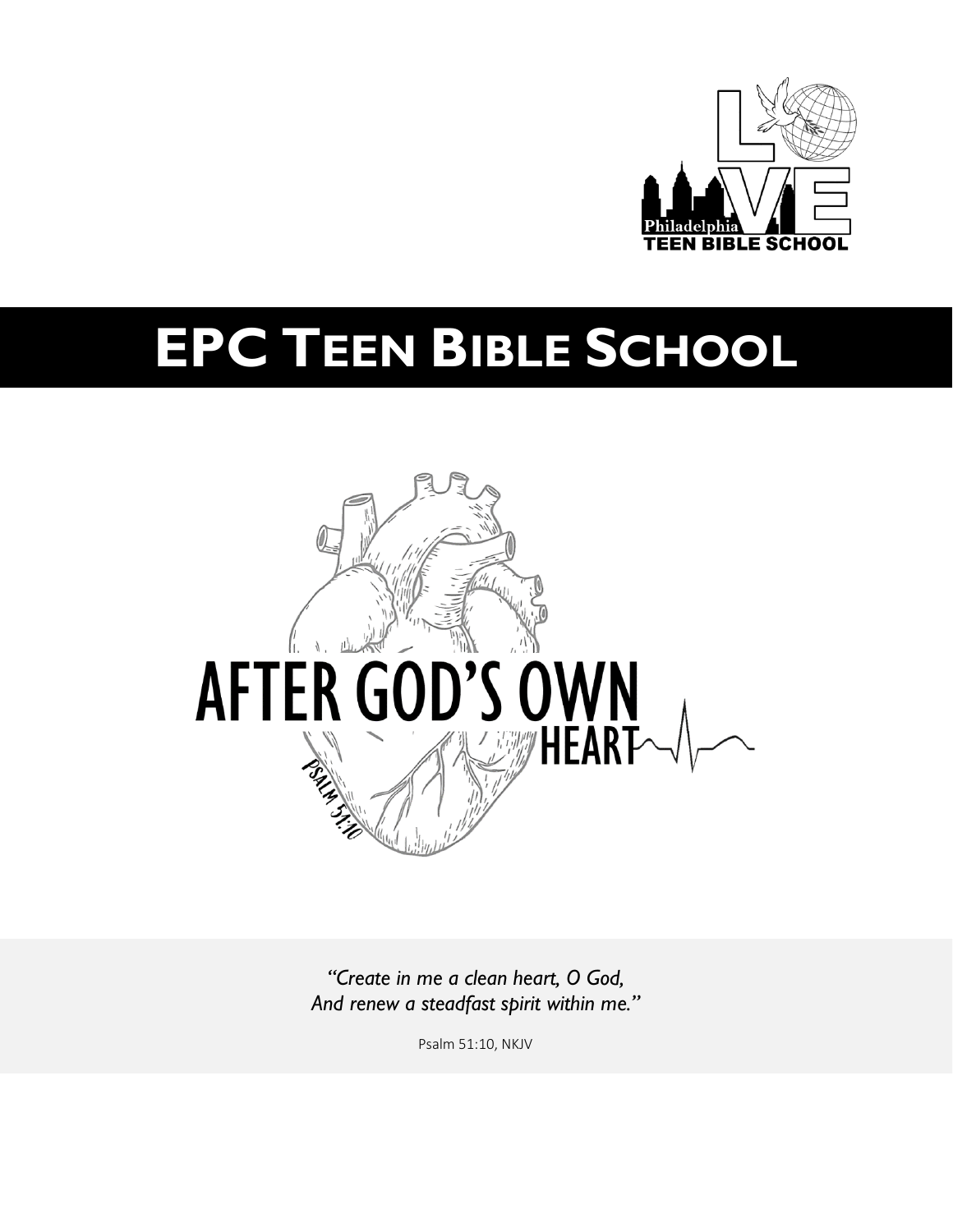#### **PROGRAM DATES**: July 11-25, 2021

#### **COST PER STUDENT**: \$425.00

**LOCATION:** EPC Evangelical Church of Philadelphia 3470 Huntingdon Pike Huntingdon Valley, PA 19006

**MISSION:** To encourage and equip teenagers to live a life of faith, character and integrity.

#### **VALUES:**

#### - **GRACE**

To personally appropriate and extend the grace of our Lord Jesus Christ.

*"For by grace you have been saved through faith, and that not of yourselves; it is the gift of God, not of works, lest anyone should boast." Ephesians 2:8-9*

#### - **GROWTH**

To live as an authentic follower of Jesus Christ with thoughts and actions rooted in the Scriptures, pursuing Christ-likeness with the help of the Holy Spirit.

*"Instead, speaking the truth in love, we will grow to become in every respect the mature body of him who is the head, that is, Christ. " Ephesians 4:15*

#### - **SERVICE**

To serve others according to ones talents and spiritual giftedness.

*"Love must be sincere. Hate what is evil; cling to what is good. Be devoted to one another in love. Honor one another above yourselves. Never be lacking in zeal, but keep your spiritual fervor, serving the Lord." Romans 12:9-11*

#### - **FELLOWSHIP**

To connect with other believers and establish meaningful relationships.

*"But if we walk in the light, as he is in the light, we have fellowship with one another, and the blood of Jesus, his Son, purifies us from all sin." 1 John 1:7*

#### **PURPOSE OF THE PROGRAM**

- 1. To help students gain an understanding of Christian Biblical principles and ethics, grow spiritually and learn more about God, people and themselves
- 2. Encourage students to serve others and be sensitive to the needs of the people around them
- 3. To teach students how to compassionately serve at home, in church and in their community
- 4. Give the students an opportunity to use and develop their talents through leadership, servitude, and new experiences in a safe environment.
- 5. Allow students to gain experience and confidence in ministry, whether it's singing, preaching, praying, or serving others.
- 6. Develop friendships with other teens from different states who share the same goals and desire to serve Jesus.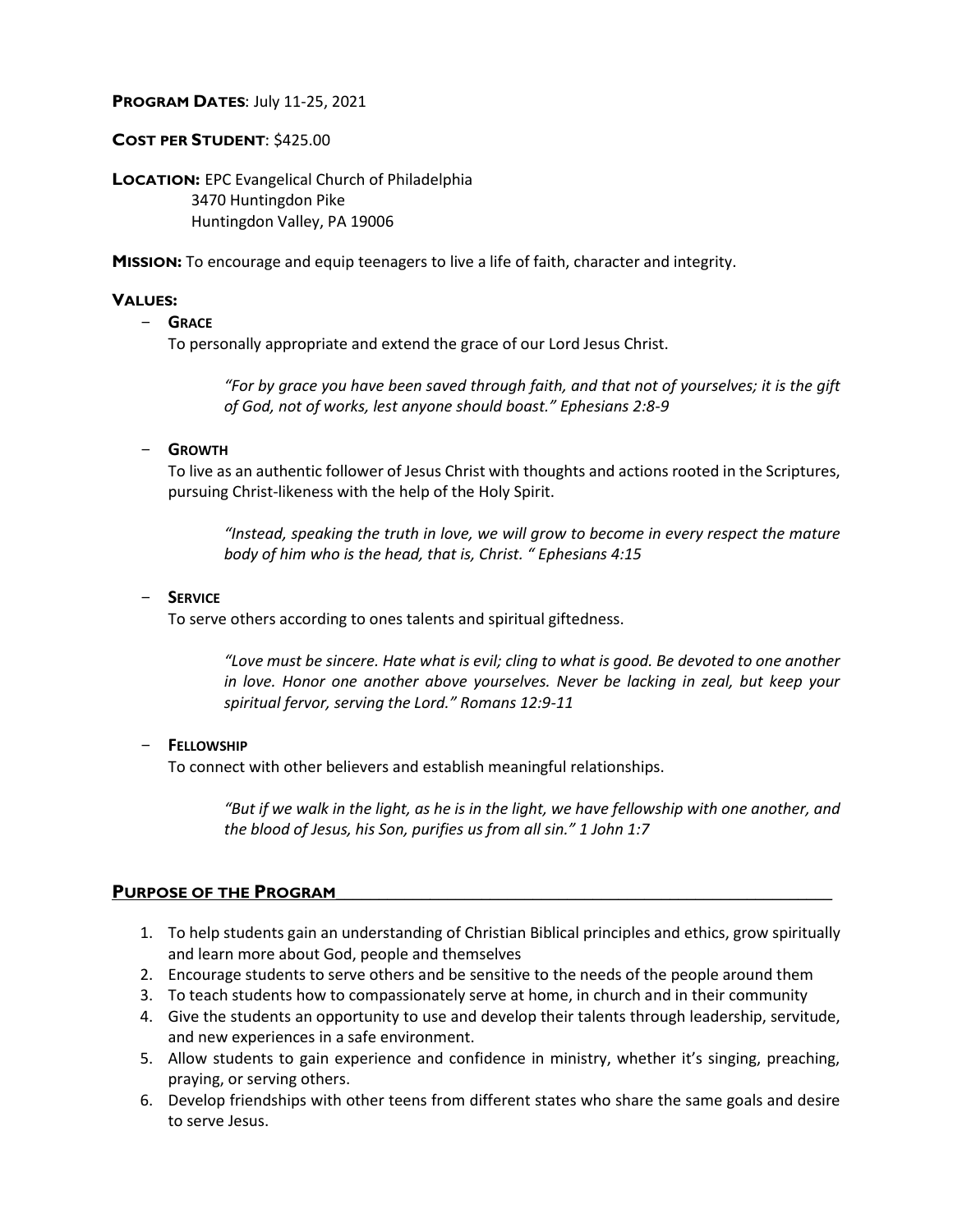# **PROGRAM OUTLINE\_\_\_\_\_\_\_\_\_\_\_\_\_\_\_\_\_\_\_\_\_\_\_\_\_\_\_\_\_\_\_\_\_\_\_\_\_\_\_\_\_\_\_\_\_\_\_\_\_\_\_\_\_\_\_\_\_\_\_\_**

During the two weeks of EPC Teen Bible School, students are guided through various lessons, Bible readings, group discussions, practical experiences and activities that assist in the process of learning to grow independently, witness, help others, and worship through:

| Date | After God's Own Heart Lecture(s)                | <b>Instructors</b>       |
|------|-------------------------------------------------|--------------------------|
| 7/12 | God's Heart and Character                       | Pastor Alex Poberezhnyuk |
| 7/13 | <b>Identity in Christ</b>                       | Bogdan Voshchilo         |
| 7/14 | Biblical authority and the power of faith       | Andrew Kraychuk          |
| 7/15 | Personal God: Father, Jesus, Holy Spirit        | Stephen Tarkov           |
| 7/16 | God's plan for salvation and eternity           | Jason Yakimiy            |
| 7/19 | Hearing God's voice<br>Dealing with Temptations | Pastor Vitaliy Batyuk    |
| 7/20 | Fruits of the Spirit and spiritual gifts        | Pastor Alex Poberezhnyuk |
| 7/22 | Repentance, grace, and transforming faith       | Yaroslay Mukha           |
| 7/23 | Created for purpose: Servitude and stewardship  | Vlad Soroka              |

# **After God's Own Heart Lecture(s)**

# **Practical Christian Principles Lesson(s)**

| Date(s) | <b>Practical Christian Principles</b>                                     | <b>Instructors</b>                    |
|---------|---------------------------------------------------------------------------|---------------------------------------|
| 7/12    | Building relationships with family and friends                            | Pastor Alex Poberezhnyuk              |
| 7/13    | Understanding God's Will and direction for your life                      | Bogdan Voshchilo                      |
| 7/14    | Dealing with disappointment, discouragement,<br>heartbreak and depression | Andrew Kraychuk                       |
| 7/15    | Personal Relationship with God +<br>Obedience, prayer and worship         | Pastor Veniamin Voshchilo             |
| 7/16    | Claims against God, faith and Christianity                                | Roman Pasternak                       |
| 7/19    | Establishing Biblical relationships and dating                            | Pastor Vitaliy Batyuk                 |
| 7/20    | Reflecting your faith (appearance, conduct, and self-<br>talk)            | Pastor Alex Poberezhnyuk              |
| 7/22    | Biblical viewpoint of identity and purpose<br>(masculinity/femininity)    | Yaroslav Mukha<br>Roksolana Voshchilo |
| 7/23    | <b>Biblical vs. Social Justice</b>                                        | Yaroslav Mukha                        |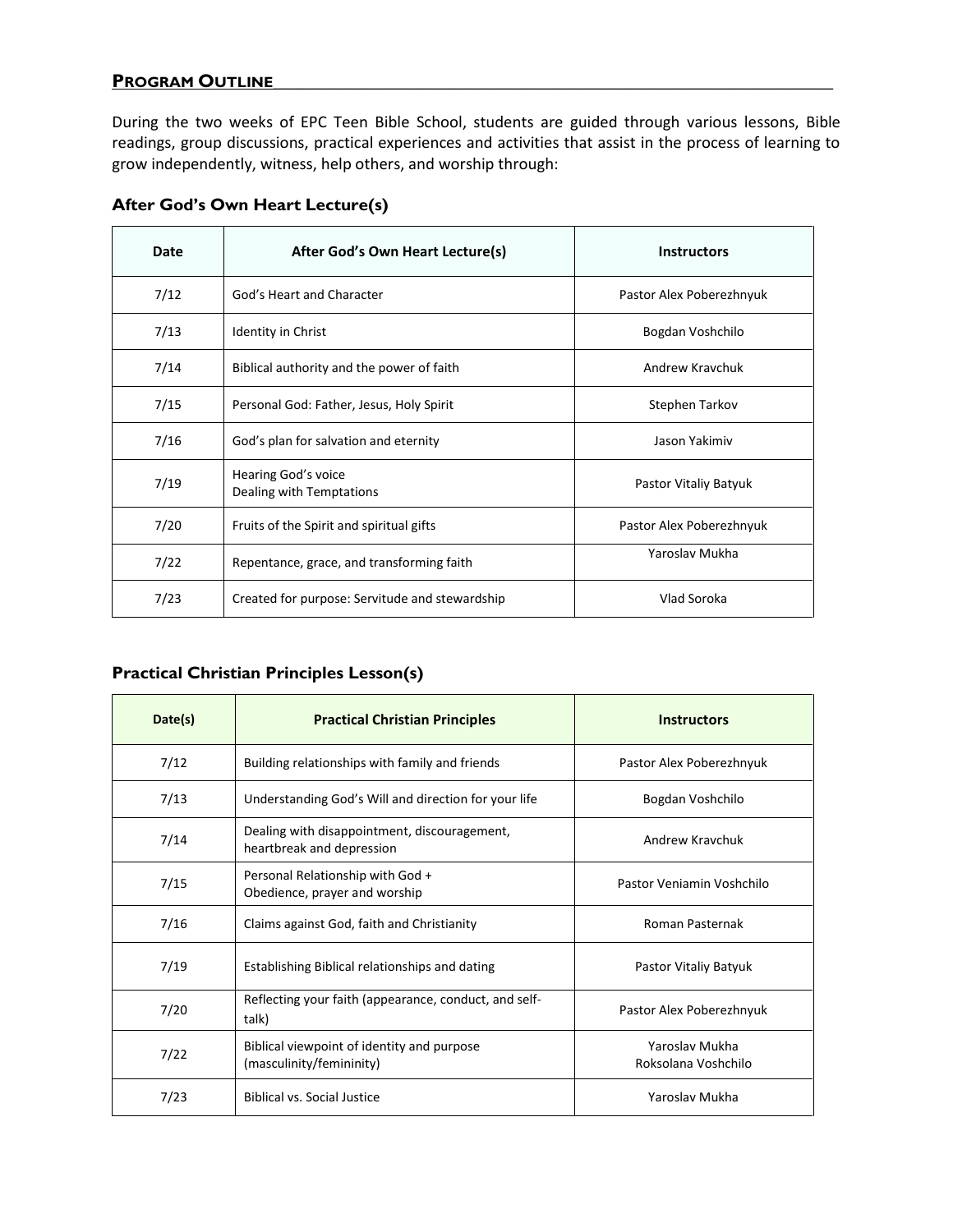# **PROGRAM SCHEDULE\_\_\_\_\_\_\_\_\_\_\_\_\_\_\_\_\_\_\_\_\_\_\_\_\_\_\_\_\_\_\_\_\_\_\_\_\_\_\_\_\_\_\_\_\_\_\_\_\_\_\_\_\_\_\_\_\_\_\_\_\_\_\_\_\_**

WEEK ONE

| Week 1                                                |                  |                                                                                                    |                                                                                     |                                                                                               |                                                                                                  |                                                                                         |                                          |
|-------------------------------------------------------|------------------|----------------------------------------------------------------------------------------------------|-------------------------------------------------------------------------------------|-----------------------------------------------------------------------------------------------|--------------------------------------------------------------------------------------------------|-----------------------------------------------------------------------------------------|------------------------------------------|
|                                                       | Sunday<br>(7/11) | Monday<br>(7/12)                                                                                   | Tuesday<br>(7/13)                                                                   | Wednesday<br>(7/14)                                                                           | Thursday<br>(7/15)                                                                               | Friday<br>(7/16)                                                                        | Saturday<br>(7/17)                       |
| Lecture<br>Instructor                                 |                  | Alex Poberezhnyuk                                                                                  | Bogdan Voshchilo                                                                    | Andrew Kravchuk                                                                               | Stephen Tarkov                                                                                   | Jason Yakimiv                                                                           |                                          |
| Topic of<br>Study                                     |                  | God's Heart &<br>Character                                                                         | <b>Identity in Christ</b>                                                           | <b>Biblical Authority +</b><br>Power of Faith                                                 | Personal God                                                                                     | God's Plan for<br>Salvation + Eternity                                                  |                                          |
| $8:00-$<br>8:30 am                                    |                  | <b>Morning Prayer</b><br>& Worship                                                                 | <b>Morning Prayer</b><br>& Worship                                                  | <b>Morning Prayer</b><br>& Worship                                                            | <b>Morning Prayer</b><br>& Worship                                                               | <b>Morning Prayer</b><br>& Worship                                                      |                                          |
| $8:30-$<br>$9:00$ am                                  |                  | <b>Breakfast</b>                                                                                   | <b>Breakfast</b>                                                                    | <b>Breakfast</b>                                                                              | <b>Breakfast</b>                                                                                 | <b>Breakfast</b>                                                                        |                                          |
| $9:00-$<br>10:00 am                                   |                  | After God's ♥<br><b>Bible Reading</b>                                                              | After God's ♥<br><b>Bible Reading</b>                                               | After God's ♥<br><b>Bible Reading</b>                                                         | After God's ♥<br><b>Bible Reading</b>                                                            | After God's ♥<br><b>Bible Reading</b>                                                   |                                          |
| 10:00-<br>$10:15$ am                                  |                  | Announcements                                                                                      | Announcements                                                                       | Announcements                                                                                 | Announcements                                                                                    | Announcements                                                                           | After God's ♥                            |
| $10:15-$<br>11:05 am                                  |                  | Lecture I                                                                                          | Lecture I                                                                           | Lecture I                                                                                     | Lecture I                                                                                        | Lecture I                                                                               | <b>Bible Reading</b>                     |
| $11:05 -$<br>$11:15$ am                               |                  | 10 min. Break                                                                                      | 10 min. Break                                                                       | 10 min. Break                                                                                 | 10 min. Break                                                                                    | 10 min. Break                                                                           | Church                                   |
| $11:15-$<br>12:05 pm                                  |                  | Lecture II                                                                                         | Lecture II                                                                          | Lecture II                                                                                    | Lecture II                                                                                       | Lecture II                                                                              | Clean-up                                 |
| $12:05 -$<br>12:15 pm                                 |                  | 10 min. Break                                                                                      | 10 min. Break                                                                       | 10 min. Break                                                                                 | 10 min. Break                                                                                    | 10 min. Break                                                                           |                                          |
| $12:15-$<br>$1:00$ pm                                 |                  | <b>Practical Christian</b><br>Principles<br><b>Building Relationships</b><br>with Family & Friends | <b>Practical Christian</b><br>Principles<br>God's Will & Direction<br>for your Life | <b>Practical Christian</b><br>Principles<br>Disappointment,<br>Discouragement +<br>Depression | <b>Practical Christian</b><br>Principles<br><b>Personal Relationship</b><br>with God + Obedience | <b>Practical Christian</b><br>Principles<br>Claims against God,<br>Faith & Christianity |                                          |
| $1:00-$<br>$1:45$ pm                                  |                  | Lunch                                                                                              | Lunch                                                                               | Lunch                                                                                         | Lunch                                                                                            | Lunch                                                                                   | Downtown                                 |
| $1:45-$<br>$2:00$ pm                                  | Opening          | <b>Video Discussion</b>                                                                            | Video Discussion                                                                    | Video Discussion                                                                              | <b>Video Discussion</b>                                                                          | Video Discussion                                                                        | <b>Street Ministry</b><br>(Philadelphia, |
| $2:00-$<br>$2:20$ pm                                  | Ceremony         | Survey                                                                                             | <b>Bible Quiz</b>                                                                   | <b>Bible Quiz</b>                                                                             | <b>Bible Quiz</b>                                                                                | <b>Bible Quiz</b>                                                                       | PA)                                      |
| $2:20-$<br>$3:20$ pm                                  |                  | <b>Group Discussion</b>                                                                            | Godly<br>Men/Women<br>Discussion                                                    | <b>Group Discussion</b>                                                                       | <b>Choir Practice</b>                                                                            | Godly<br>Men/Women<br>Discussion                                                        |                                          |
| $3:20-$<br>4:20 pm                                    | Lunch            | <b>Practical Electives</b>                                                                         |                                                                                     | <b>Practical Electives</b>                                                                    | Group Debate                                                                                     | Christian                                                                               |                                          |
| $4:20-$<br>4:50 pm                                    |                  | <b>Group Service</b><br>Preparation                                                                | Workshop                                                                            | <b>Group Service</b><br>Preparation                                                           | <b>Group Service</b><br>Preparation                                                              | Professionals<br>Workshop                                                               | <b>Dinner</b>                            |
| $4:50-$<br>5:50 pm                                    | Program          | <b>Choir Practice</b>                                                                              | <b>Choir Practice</b>                                                               | <b>Choir Practice</b>                                                                         | <b>Choir Practice</b>                                                                            |                                                                                         |                                          |
| $5:50-$<br>$6:30$ pm                                  | Orientation      |                                                                                                    | <b>Dinner</b>                                                                       | <b>Dinner</b>                                                                                 | <b>Dinner</b>                                                                                    |                                                                                         |                                          |
| $6:30-$<br>7:00 pm                                    |                  |                                                                                                    | <b>Group Service</b><br>Preparation                                                 |                                                                                               | <b>Group Service</b><br>Preparation                                                              | Sight & Sound                                                                           | Worship &                                |
| $7:00-$<br>8:00 pm<br>$8:00-$<br>9:00 pm<br>$9:00$ pm | Local<br>Service | <b>Sport Activities</b>                                                                            | <b>Youth Service</b>                                                                | Godly<br>Men/Women<br>Discussion &<br>Activity                                                | Church Service                                                                                   | Theater: Jesus<br>(Lancaster, PA)                                                       | Prayer                                   |
| Student<br>Pick-up<br>Time                            | 7:00 pm          | 9:15 pm                                                                                            | 9:15 pm                                                                             | 10:00 pm                                                                                      | 11:15 pm                                                                                         | 8:30 pm                                                                                 | 10:00 pm                                 |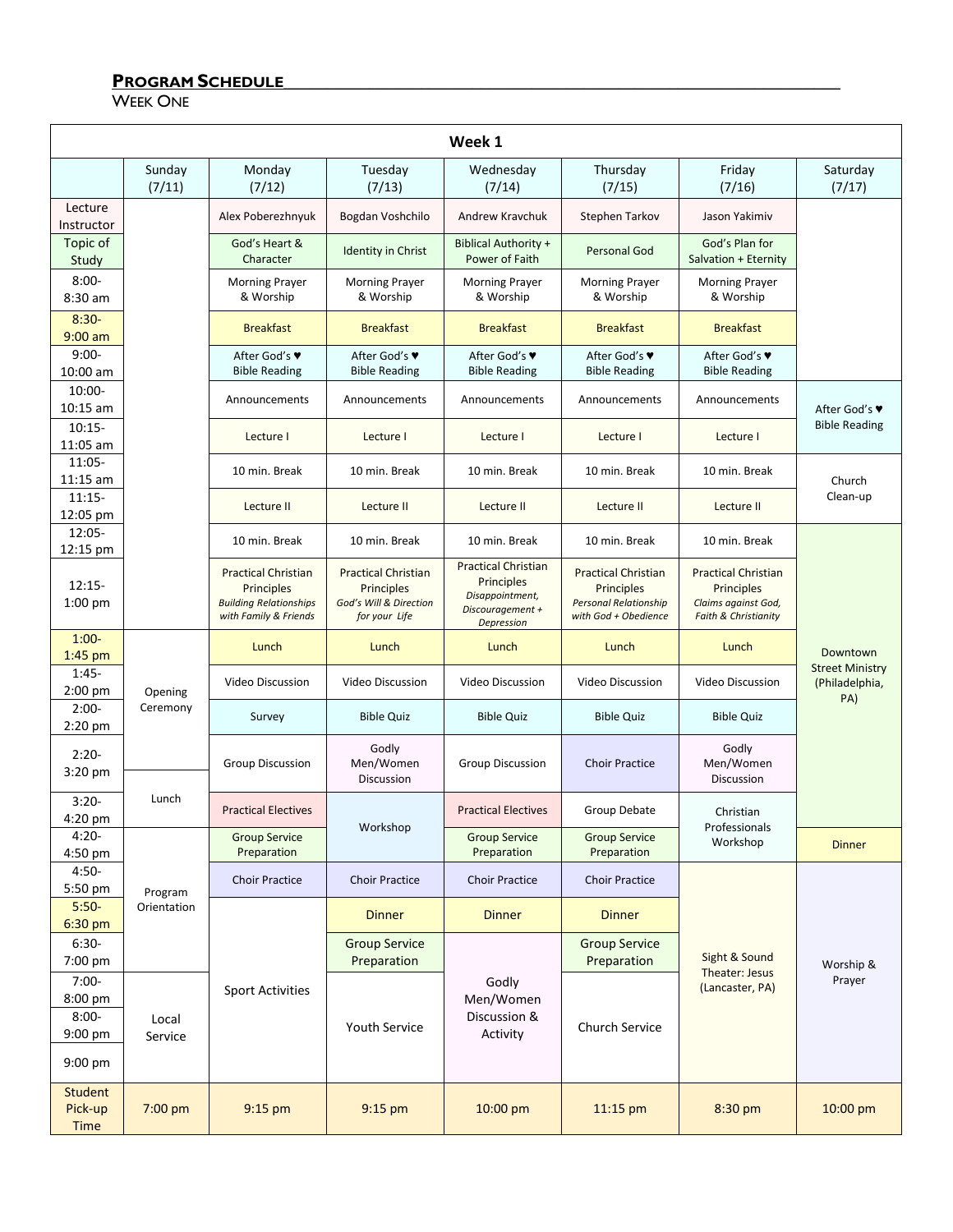# **PROGRAM SCHEDULE\_\_\_\_\_\_\_\_\_\_\_\_\_\_\_\_\_\_\_\_\_\_\_\_\_\_\_\_\_\_\_\_\_\_\_\_\_\_\_\_\_\_\_\_\_\_\_\_\_\_\_\_\_\_\_\_\_\_\_**

# WEEK TWO

|                                    | Week 2                                            |                                                                                                               |                                                                   |                      |                                                                                                    |                                                                                   |                                           |
|------------------------------------|---------------------------------------------------|---------------------------------------------------------------------------------------------------------------|-------------------------------------------------------------------|----------------------|----------------------------------------------------------------------------------------------------|-----------------------------------------------------------------------------------|-------------------------------------------|
|                                    | Sunday                                            | Monday                                                                                                        | Tuesday                                                           | Wednesday            | Thursday                                                                                           | Friday                                                                            | Saturday                                  |
|                                    | (7/18)                                            | (7/19)                                                                                                        | (7/20)                                                            | (7/21)               | (7/22)                                                                                             | (7/23)                                                                            | (7/24)                                    |
| Lecture<br>Instructor              |                                                   | Vitalik Batyuk                                                                                                | Alex Poberezhnyuk                                                 |                      | Slav Mukha                                                                                         | Vlad Soroka                                                                       |                                           |
| Topic of<br>Study                  |                                                   | <b>Hearing God's Voice</b>                                                                                    | Fruits of the Spirit +<br><b>Spiritual Gifts</b>                  |                      | Repentance, Grace +<br><b>Transforming Faith</b>                                                   | Purpose: Servitude<br>+ Stewardship                                               |                                           |
| $8:00 -$<br>8:30 am                |                                                   | <b>Morning Prayer</b><br>& Worship                                                                            | <b>Morning Prayer</b><br>& Worship                                |                      | <b>Morning Prayer</b><br>& Worship                                                                 | <b>Morning Prayer</b><br>& Worship                                                |                                           |
| $8:30-$<br>$9:00$ am               |                                                   | <b>Breakfast</b>                                                                                              | <b>Breakfast</b>                                                  |                      | <b>Breakfast</b>                                                                                   | <b>Breakfast</b>                                                                  |                                           |
| $9:00-$<br>10:00 am                |                                                   | After God's ♥<br><b>Bible Reading</b>                                                                         | After God's ♥<br><b>Bible Reading</b>                             |                      | After God's ♥<br><b>Bible Reading</b>                                                              | After God's ♥<br><b>Bible Reading</b>                                             | After God's ♥<br><b>Bible Reading</b>     |
| $10:00 -$<br>10:15 am              |                                                   | Announcements                                                                                                 | Announcements                                                     |                      | Announcements                                                                                      | Announcements                                                                     |                                           |
| $10:15-$<br>11:05 am               |                                                   | Lecture I                                                                                                     | Lecture I                                                         |                      | Lecture I                                                                                          | Lecture I                                                                         |                                           |
| 11:05-<br>$11:15$ am               |                                                   | 10 min. Break                                                                                                 | 10 min. Break                                                     |                      | 10 min. Break                                                                                      | 10 min. Break                                                                     |                                           |
| $11:15-$<br>12:05 pm               |                                                   | Lecture II                                                                                                    | Lecture II                                                        |                      | Lecture II                                                                                         | Lecture II                                                                        | Church<br>Clean-up                        |
| $12:05 -$<br>12:15 pm              | Trip to Guest                                     | 10 min. Break                                                                                                 | 10 min. Break                                                     |                      | 10 min. Break                                                                                      | 10 min. Break                                                                     |                                           |
| $12:15-$<br>1:00 pm                | Church<br>(Students<br>Participate in<br>Service) | <b>Practical Christian</b><br>Principles<br><b>Establishing Biblical</b><br><b>Relationships &amp; Dating</b> | <b>Practical Christian</b><br>Principles<br>Reflecting your Faith |                      | <b>Practical Christian</b><br>Principles<br><b>Biblical Viewpoint on</b><br>Masculinity/Femininity | <b>Practical Christian</b><br>Principles<br><b>Biblical vs. Social</b><br>Justice |                                           |
| $1:00-$<br>1:45 pm                 |                                                   | Lunch                                                                                                         | Lunch                                                             | Trip to Six<br>Flags | Lunch                                                                                              | Lunch                                                                             |                                           |
| $1:45-$<br>$2:00$ pm               |                                                   | Video Discussion                                                                                              | <b>Video Discussion</b>                                           | Great<br>Adventure   | Video Discussion                                                                                   | Video Discussion                                                                  |                                           |
| $2:00-$<br>2:20 pm                 |                                                   | <b>Bible Quiz</b>                                                                                             | <b>Bible Quiz</b>                                                 | (Jackson, NJ)        | <b>Bible Quiz</b>                                                                                  | <b>Bible Quiz</b>                                                                 |                                           |
| $2:20-$<br>3:20 pm                 |                                                   | <b>Group Discussion</b>                                                                                       | <b>Practical Electives</b>                                        |                      | <b>Group Discussion</b>                                                                            | Workshop                                                                          |                                           |
| $3:20-$<br>4:20 pm                 |                                                   | <b>Practical Electives</b>                                                                                    | Godly Men/Women                                                   |                      | Workshop                                                                                           | <b>Practical Electives</b>                                                        |                                           |
| $4:20-$<br>4:50 pm                 |                                                   | <b>Group Service</b><br>Preparation                                                                           | Discussion                                                        |                      |                                                                                                    |                                                                                   |                                           |
| $4:50-$<br>5:50 pm                 |                                                   | <b>Choir Practice</b>                                                                                         | <b>Choir Practice</b>                                             |                      | <b>Choir Practice</b>                                                                              | Godly Men/Women<br>Discussion                                                     | Picnic with<br>Parents &<br>Host Families |
| $5:50-$<br>6:30 pm                 |                                                   | <b>Dinner</b>                                                                                                 | <b>Dinner</b>                                                     |                      |                                                                                                    | <b>Dinner</b>                                                                     |                                           |
| $6:30-$<br>7:00 pm                 |                                                   |                                                                                                               | Preparation for<br>Service                                        |                      |                                                                                                    | Preparation for<br>Service                                                        |                                           |
| 7:00-8:00                          |                                                   |                                                                                                               |                                                                   |                      | <b>Formal Dinner</b>                                                                               |                                                                                   |                                           |
| pm<br>8:00-9:00<br>pm<br>$9:00$ pm | Local Church<br>Service                           | Spartan Race<br><b>Sport Activities</b>                                                                       | Youth Service                                                     |                      | Faith Bible Quiz<br>Competition                                                                    | Church Service                                                                    |                                           |
| <b>Student</b><br>Pick-up<br>Time  | 9:00 pm                                           | 9:15 pm                                                                                                       | 9:15 pm                                                           | 11:00 pm             | 9:15 pm                                                                                            | 8:30 pm                                                                           | Sunset                                    |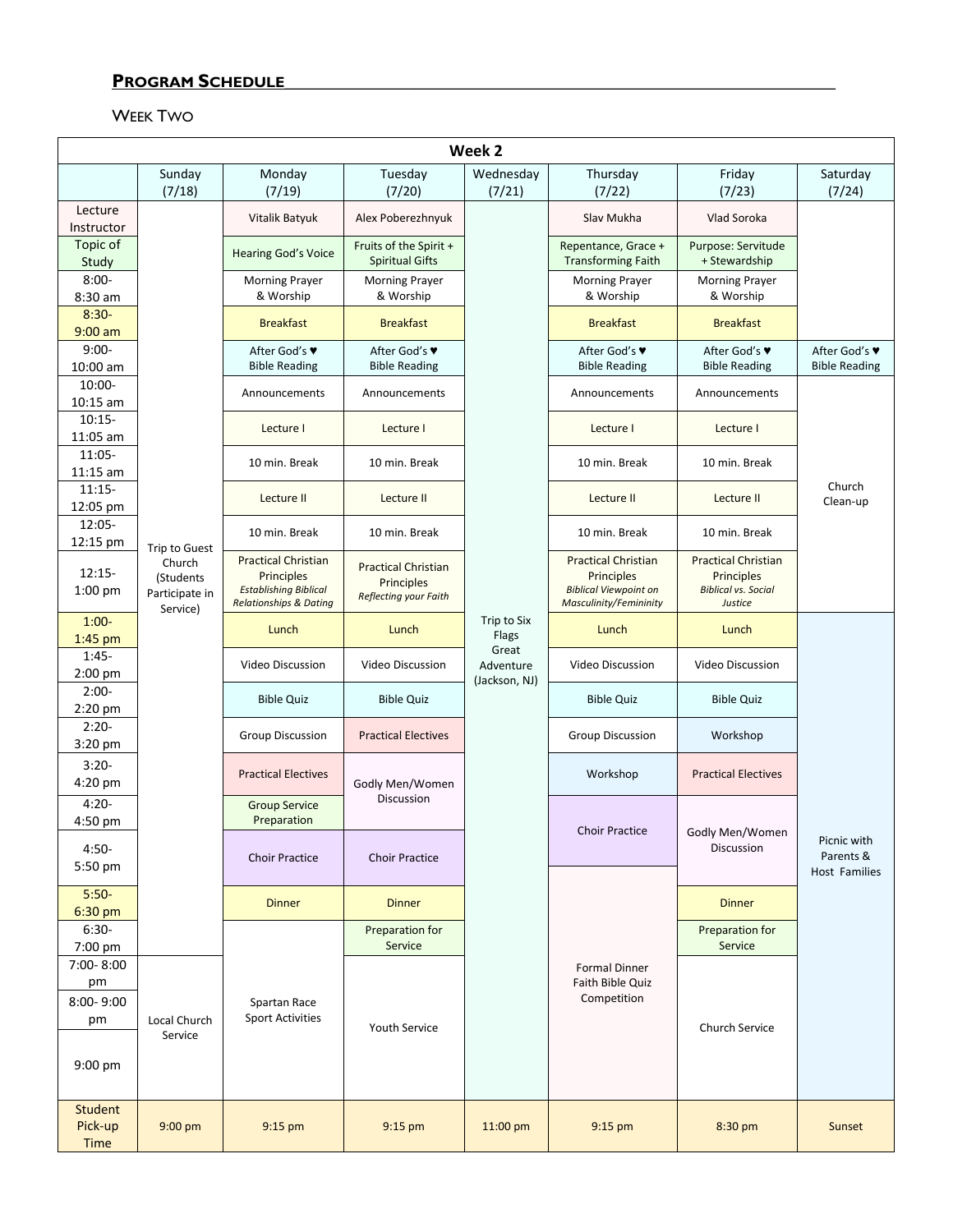#### **Daily Bible Reading & Bible Quizzes**

Since the foundation of our school is the living Word of God, all students are encouraged to study the Bible on a deeper, personal level and apply it to their daily living. Students will read and study passages in scripture relating to becoming men and women after God's own heart. These passages will encourage students to examine their own heart and discover ways they can imitate a "heart after God's own heart" in their personal walk with the Lord. They will also read passages about Jesus who is the author and perfecter of our faith. These passages will give students an overview of the person and heart of Christ.

| <b>Date</b> | <b>After God's Own Heart Devotional</b>              | <b>Heart of Jesus</b>                            | <b>Bible Reading</b><br>Plan/APP<br><b>Bible Project</b><br>(NT in a year) | <b>Quiz Date</b> |
|-------------|------------------------------------------------------|--------------------------------------------------|----------------------------------------------------------------------------|------------------|
| 7/12        | A heart that is committed to seeking God<br>Psalm 27 | Who Jesus Is<br>John 1                           | NT Overview Video<br>2 Timothy 3:14-17                                     | 7/13             |
| 7/13        | A heart that hungers for God's Word<br>Psalm 119     | <b>Birth of Christ</b><br>Luke 2                 | Matthew 1                                                                  | 7/14             |
| 7/14        | A heart of integrity and purity<br>Psalm 1, 19       | The Core of Jesus' Teaching<br>Luke 4            | Matthew 2                                                                  | 7/15             |
| 7/15        | A heart that is vulnerable and repentant<br>Psalm 51 | God's Love for the World<br>John 3               | Matthew 3                                                                  | 7/16             |
| 7/16        | A heart that listens and obeys<br>Psalm 32           | <b>Jesus' Miracles &amp; Authority</b><br>John 5 | Matthew 4                                                                  |                  |
| 7/17        | A heart that fears the Lord<br>Psalm 112             | <b>Jesus' Power Over Death</b><br>John 11        | Matthew 5:1-26                                                             | 7/23             |
| 7/18        |                                                      | <b>The Christian Life</b><br>John 15             | Matthew 5:27-48                                                            |                  |
| 7/19        | A heart that is humble<br>Psalm 25                   | Jesus' High Priestly Prayer<br>John 17           | Matthew 6                                                                  | 7/24             |
| 7/20        | A heart that trusts in God alone<br>Psalm 62         | The Crucifixion of Christ<br>Luke 23             | Matthew 7                                                                  |                  |
| 7/21        |                                                      | The Rise and Ascension of<br>Jesus<br>Luke 24    | Matthew 8                                                                  | 7/26             |
| 7/22        | A heart that rejoices in the Lord<br>Psalm 16        | He is Worthy<br><b>Revelations 5</b>             | Matthew 9:1-17                                                             | 7/27             |
| 7/23        | A heart that is full of gratitude<br>Psalm 118       | <b>Follow His example</b><br>Ephesians 5         | Matthew 9:18-38                                                            | No Quiz          |
| 7/24        | A heart that worships and glorifies<br>Psalm 103     | Life in the Spirit<br>Galatians 5                | Matthew 10:1-23                                                            | No Quiz          |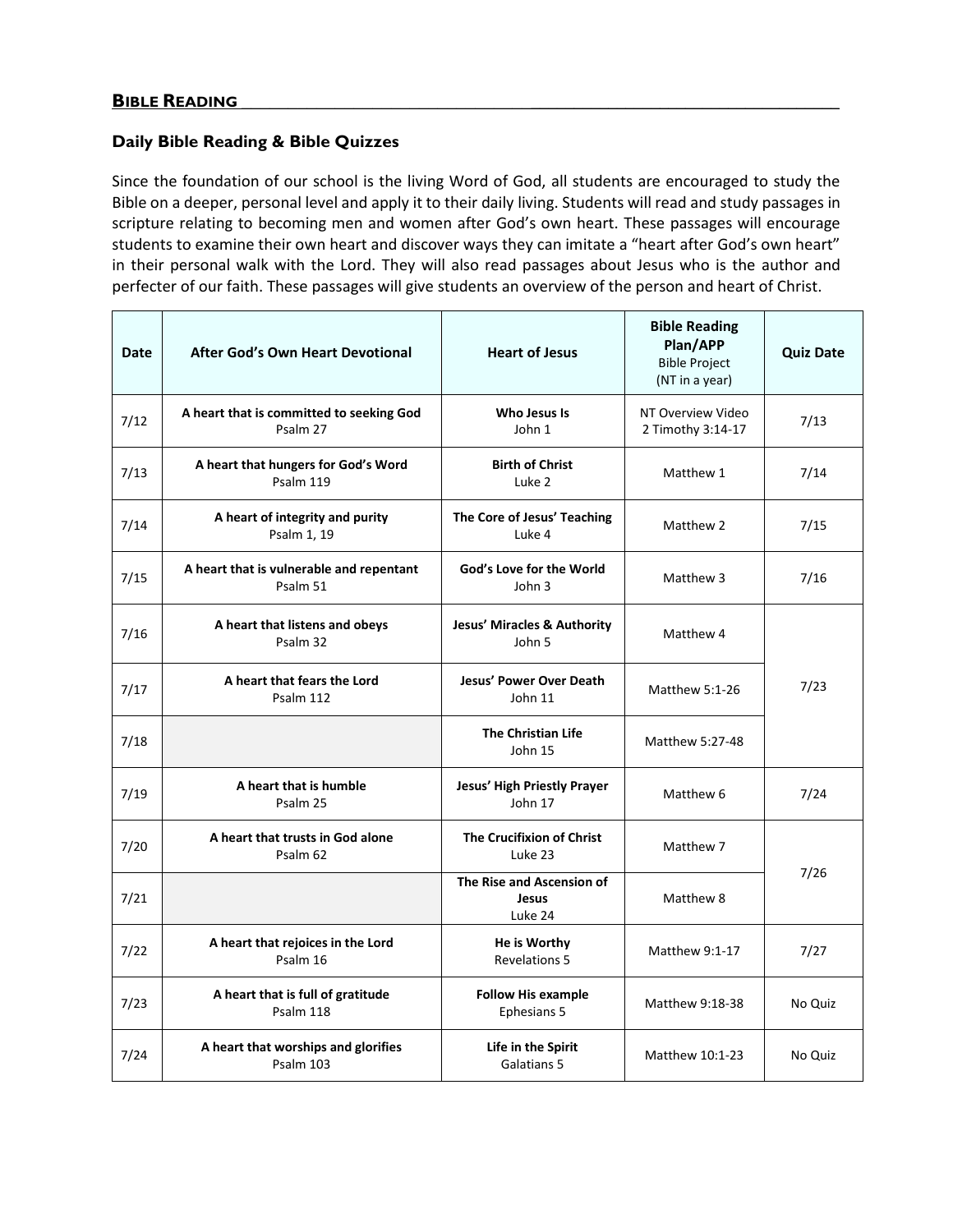#### **Group Discussions:**

Students will have group discussions relating to issues and topics specific to personal growth through the lens of the gospel and God's word. Students will enjoy fellowship, prayer, encouragement and friendship while exploring difficult, controversial topics in our culture regarding holiness, identity, purpose and life's pursuits.

- o Understanding my identity: Gender and Sexuality
- o Protecting my heart and body: Sex and pornography
- o Protecting my mind: Influence of social media, music, movies and TV
- o Protecting my person: Alcohol, drugs and addictive substances
- o Learning to deal with: Stress, depression and thoughts of self-harm

#### **Guy/ Girl Discussions**

Students will have separate discussions relating to issues and topics specific to each gender and God's role. Students will enjoy fellowship, prayer, encouragement and friendship while exploring difficult, controversial topics in our culture regarding purity, gender roles and responsibilities, femininity/masculinity and other topics which students may want to discuss.

- Godly Women Discussion Series
	- God-given purpose and ability to influence
	- Body-image struggles, insecurities and embracing suffering
	- Approach to dating and intimacy
	- Feminine responsibilities and benefits in the family unit
	- Emotional maturity (learning to manage emotions)
- **Godly Men Discussion Series** 
	- God-given purpose and authority
	- Struggles, temptations, and embracing suffering
	- Approach to dating and intimacy
	- Masculine responsibilities and benefits in the family unit
	- Dealing with emotions (learning to be vulnerable and open)

#### **Video Discussions**

Students will watch variety of videos on topics related to character and faith building and discuss them as a group. These discussions are encouraged to stimulate thought and conversation regarding today's cultural standards and biblical viewpoints.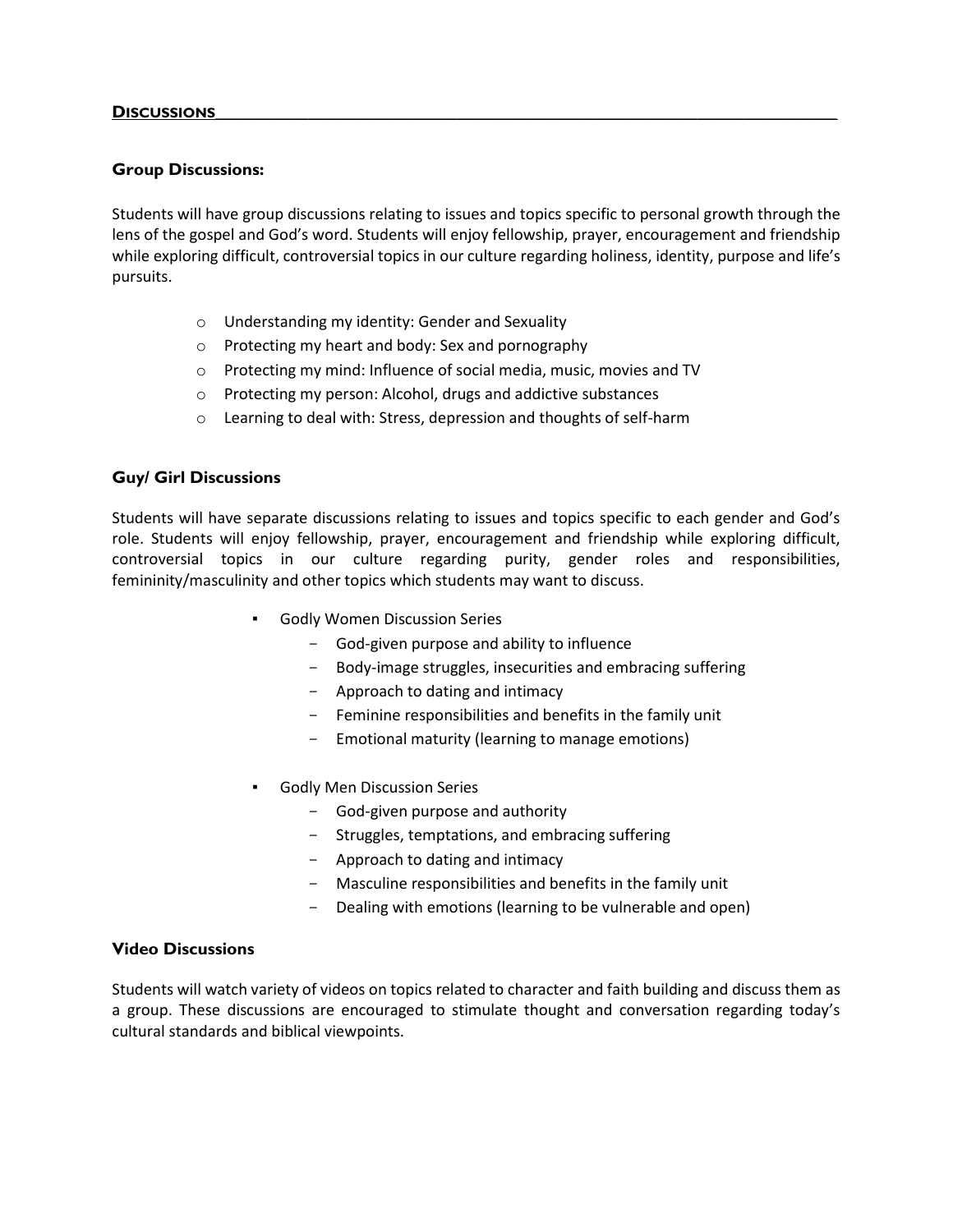#### **WORSHIP/ CHOIR**

#### **Worship**

Students along with leaders will lead morning worship services with songs of praise, prayer, testimonies and messages.

|                   |                   |                          | Week #1           |                   |           |                                             |
|-------------------|-------------------|--------------------------|-------------------|-------------------|-----------|---------------------------------------------|
| Monday            | Tuesday           | Wednesday                | Thursday          | Friday            | Saturday  | Sunday                                      |
| July 12th         | July 13th         | July 14th                | July 15th         | July 16th         | July 17th | July 18th                                   |
| Administration    | Group #1          | Group #2                 | Group #3          | Group #4          |           | Church                                      |
| Leads             | Leads             | Leads                    | Leads             | Leads             |           | <b>Service Trip</b>                         |
|                   | Week #2           |                          |                   |                   |           |                                             |
| Monday            | Tuesday           | Wednesday                | Thursday          | Friday            | Saturday  | Sunday                                      |
| July 19th         | July 20th         | July 21st                | July 22nd         | July 23rd         | July 24th | July 25th                                   |
| Group #1<br>Leads | Group #2<br>Leads | <b>Trip to Six Flags</b> | Group #3<br>Leads | Group #4<br>Leads |           | <b>Ending</b><br>Ceremony<br><b>Service</b> |

#### **Choir**

All students will participate in choral singing. The class will sing in the local church as well as when traveling to other churches. Group leaders will participate alongside the students and encourage them.

#### **Service in Church**

A required part of the school program is the attendance of the local church service for personal encouragement and fellowship with other Christians. Students take part in both the church and youth services by preaching, singing, and sharing testimonies. Students will also participate in daily morning service through worship and prayer. (Each group must prepare 3-4 numbers: song, testimony, and sermon). Group leaders will assist and take responsibility for encouraging group participation.

#### **Prayer**

Students have daily prayers, where they uplift each other, pray for needs, and praise God. We will also have an organized prayer with the brothers present for specific needs and requests. Administration will have a daily, separate morning prayer as well.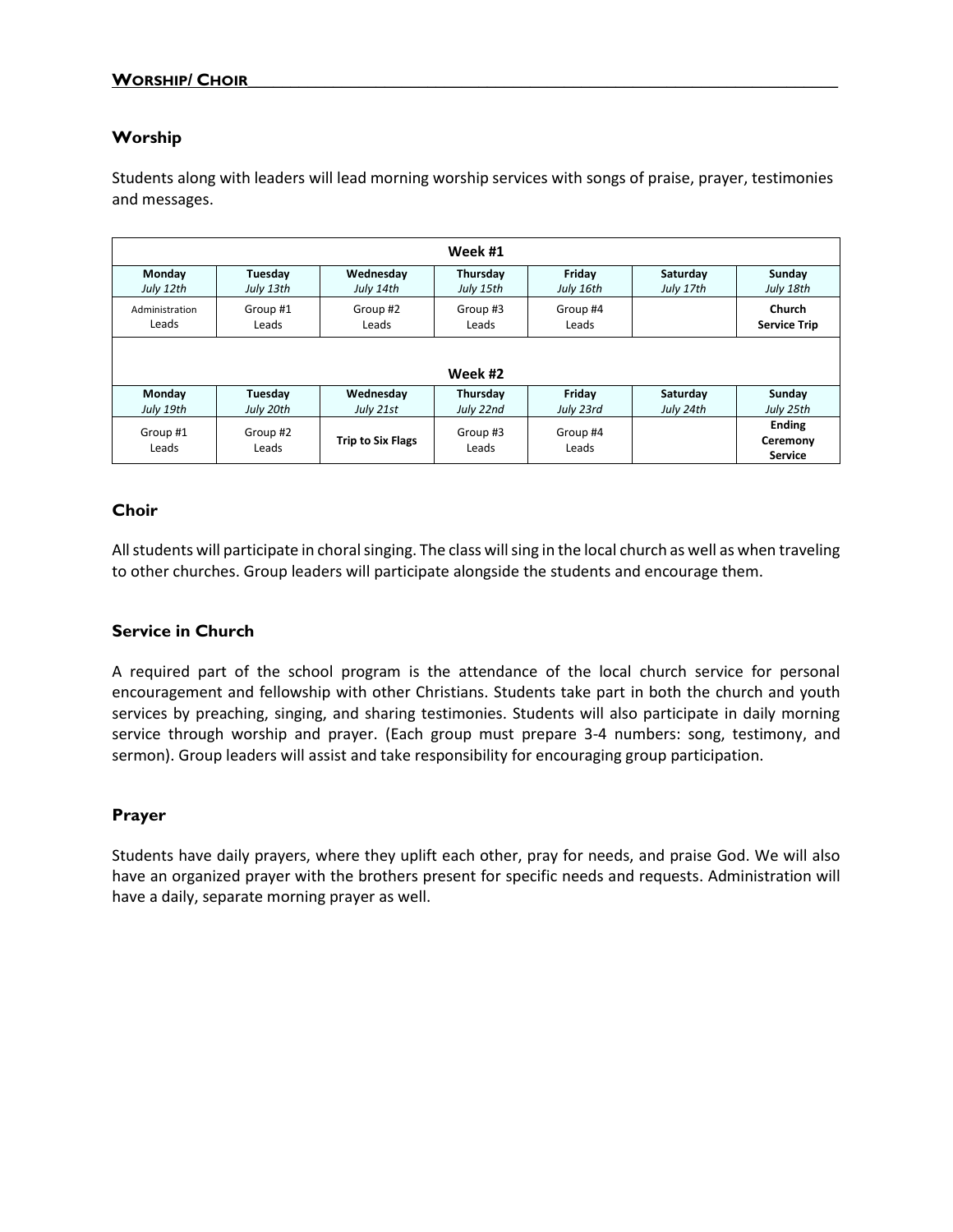# **Ministry Electives**

Students will participate in ministry electives.

| Date(s)                              | <b>Elective</b>                      | <b>Practical Practice</b>                    | <b>Instructors</b>                                    | Location                            |
|--------------------------------------|--------------------------------------|----------------------------------------------|-------------------------------------------------------|-------------------------------------|
| 7/12<br>7/14<br>7/19<br>7/20<br>7/23 | Apologetics                          | Participate in closing ceremony              | Yaroslav Mukha +<br>Andrew Kraychuk                   | Main Classroom/<br>Cafeteria        |
|                                      | Teaching Children & Sunday<br>school | Teach a lesson to children                   | Lili Soroka +<br>Nadia Panochko                       | Craft Room                          |
|                                      | Preaching/Sharing Testimony          | Participate in closing ceremony              | Pastor Alex<br>Poberezhnyuk                           | Library                             |
|                                      | <b>Choir Conducting</b>              | <b>Conduct Choir</b>                         | Pavlo Pristatsky +<br>Daniel Pristatsky               | American Choir<br>Room              |
|                                      | Leading Worship/ Group Singing       | Lead general worship for<br>closing ceremony | David Soroka +<br>Jennifer Petrenko                   | Sanctuary                           |
|                                      | Evangelism/Witnessing Ministry       | Go out and evangelize                        | Roman Pasternak +<br>Walter Babiy +<br>Timothy Krasun | Prayer Room                         |
|                                      | Hosting/Leading a Bible Study        | Lead a Bible Study group                     | Paylo Shostak +<br>Ruvim Poznyur                      | Brother's Room<br>(Upstairs Chapel) |

#### **Workshops**

Students will participate in a variety of elective workshop such as nutrition, financial stewardship, cooking, baking, floral arrangements, car basics: changing oil and tires, First Aid & CPR training, clothing care/sewing and much more. Students will also attend a workshop with a police officer discussing law, alcohol, drugs and legal consequences.

| Date(s) | Workshops                       | Instructor(s)                               | Location                              |
|---------|---------------------------------|---------------------------------------------|---------------------------------------|
|         | <b>Baking</b>                   | Natalie Gogan                               | Kitchen                               |
|         | <b>Beauty: Hair Styling</b>     | Galina Kobrenk                              | Prayer Room<br>(upstairs corner room) |
| 7/13    | Personal Finance Management     | Roman Pasternak                             | Cafeteria                             |
|         | Healthy Living: Exercise        | Bogdan Voshchilo                            | Gym                                   |
|         | <b>Car Basics</b>               | Vlad Soroka                                 | Outdoors                              |
|         | Life Skill: Sewing              | Lesya Yakimiv                               | Craft Room                            |
|         | Cooking                         | Inna Knyaz                                  | Kitchen                               |
|         | <b>Beauty: Hair Styling</b>     | Galina Kobrenko                             | Prayer Room<br>(upstairs corner room) |
| 7/22    | <b>Florals</b>                  | Olya Kravchuk + Maryana Mukha + Lili Soroka | Cafeteria                             |
|         | CPR + First Aid                 | Vlad Korchuk                                | Gym                                   |
|         | Car Basics                      | Vlad Soroka                                 | Outdoors                              |
|         | <b>Clothing Care</b>            | Lesya Yakimiv                               | Craft Room                            |
|         | Cooking                         | Oksana Pristatky                            | Kitchen                               |
|         | Beauty: Skin Care               | Annie Pasternak                             | Prayer Room<br>(upstairs corner room) |
| 7/23    | <b>First Aid</b>                | Inna Knyaz                                  | Library                               |
|         | <b>Healthy Living: Exercise</b> | Dyanna Voshchilo + Oriana Pyavka            | Cafeteria                             |
|         | Car Basics                      | Vlad Soroka                                 | Outdoors                              |
|         | <b>Florals</b>                  | Olya Kravchuk + Maryana Mukha + Lili Soroka | Craft Room                            |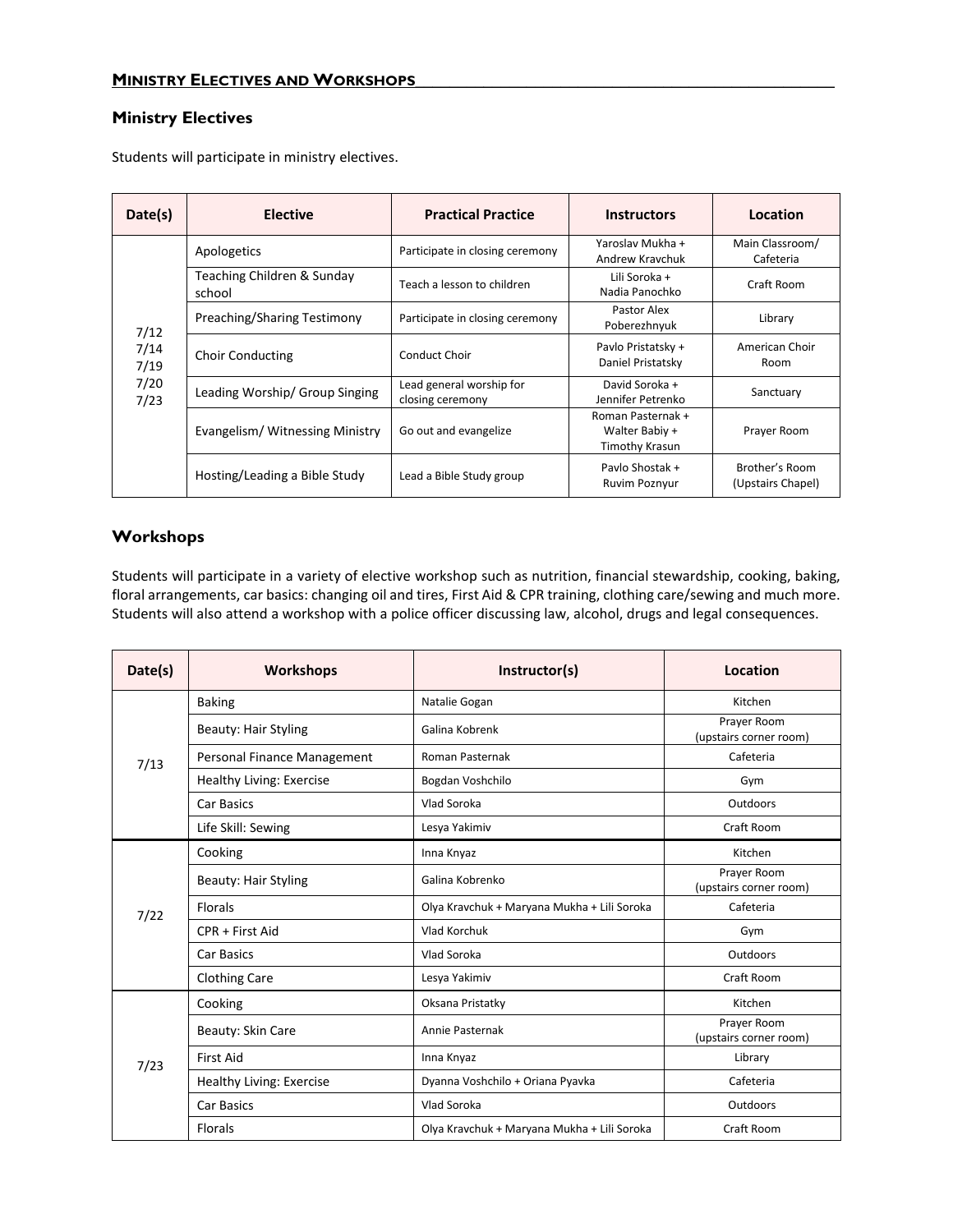## **Christian Professionals Workshop**

Students will have an opportunity to meet with Christian professionals who serve the community in a variety of fields, including health, law enforcement, education, social work, business, vocational trade, engineering, computer sciences and so many more. They will hear personal testimonies of these professionals' journeys in choosing their careers/jobs. Through this workshop, we hope to encourage teens to seek education, training, and opportunities based on their God-given passions and giftedness.

#### **HOSPITALITY: \_\_\_\_\_\_\_\_\_\_\_\_\_\_\_\_\_\_\_\_\_\_\_\_\_\_\_\_\_\_\_\_\_\_\_\_\_\_\_\_\_\_\_\_\_\_\_\_\_\_\_\_\_\_\_\_\_\_\_\_\_\_\_\_\_\_\_\_\_**

#### **Meals**

Breakfast will be prepared by church cooks while lunch and dinner will be catered to EPC Teen Bible School daily from a restaurant. Food that is catered will be a mix of European and American food. On trips, pizza, hoagies, etc. will be ordered. Food sensitivities and allergies will be accounted for each student individually.

#### **Lodging**

Those out of state, will stay with a friendly, God-fearing host family.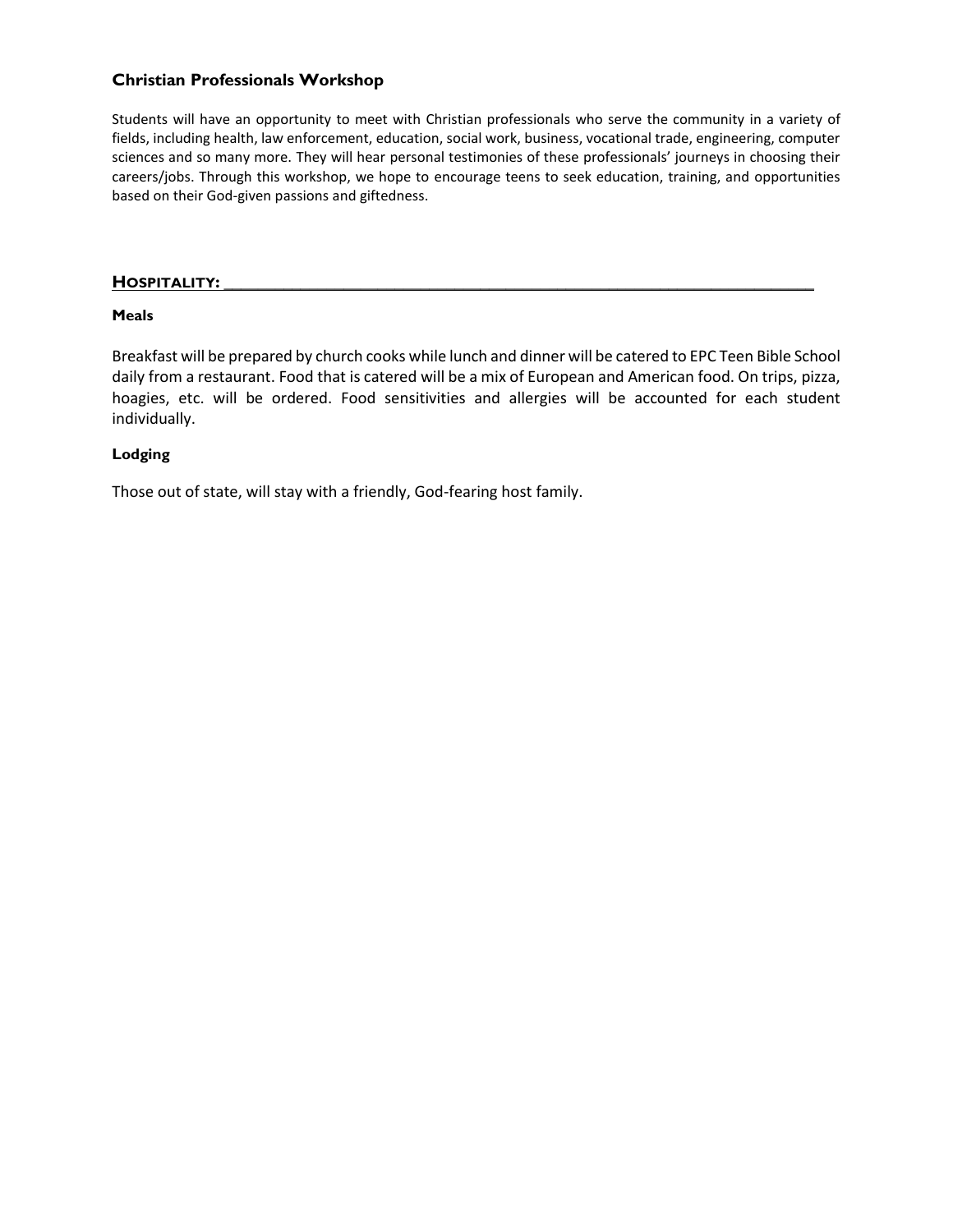# **Trips**

Students take a trip to another church to serve and encourage other Christians by participating in the church service and have fellowship with local Teens.

> ⧠ "Sight and Sound" theatre to see the play "Queen Esther" *Lancaster, PA on Friday, July 16 th*

- □ Downtown street ministry to minister to others *Philadelphia, PA on Saturday, July 17th*
- ⧠ Visit guest Church to participate in service *Sunday, July 18th*
- ⧠ Six-Flags Great Adventure Park
	- *Jackson, NJ on Wednesday, July 21st*
- $\Box$  Astoria Restaurant to participate in the Bible Quiz Competition *Philadelphia, PA on Thursday, July 22nd*

# **Transportation**

The host family, group leaders or administrators will be providing transportation to and from school for each student. On trips, all students will be transported on a big bus by a licensed bus driver.

## **Street and Visitation Ministry**

The students will be going downtown of Philadelphia, where they will give out tracts and witness to people about God. This gives them the opportunity to not only tell unbelievers about Christ, but also gain experience and confidence in serving others. Students will also visit elderly and sick to bring encouragement and hospitality to those whom are in need. They will also have an opportunity to hear testimonies of elderly "faith heroes".

## **Sports/ Spartan Race**

Due to the intensity of the school program, it will be hard to find much free time. However, when the opportunity arises, students can enjoy playing soccer, volleyball, and basketball. Tournaments will be held during sports evenings. This year we also hope to have our students go through a physical obstacle course/ "spartan race" to illustrate the physical aspect of any spiritual battle.

## **Counseling**

Throughout the learning process, there might come a time when the student will be in need of advice, encouragement, or counseling of a spiritual leader. We will have church pastor and deacons who will be ready to listen, offer support, and pray for the students and their needs.